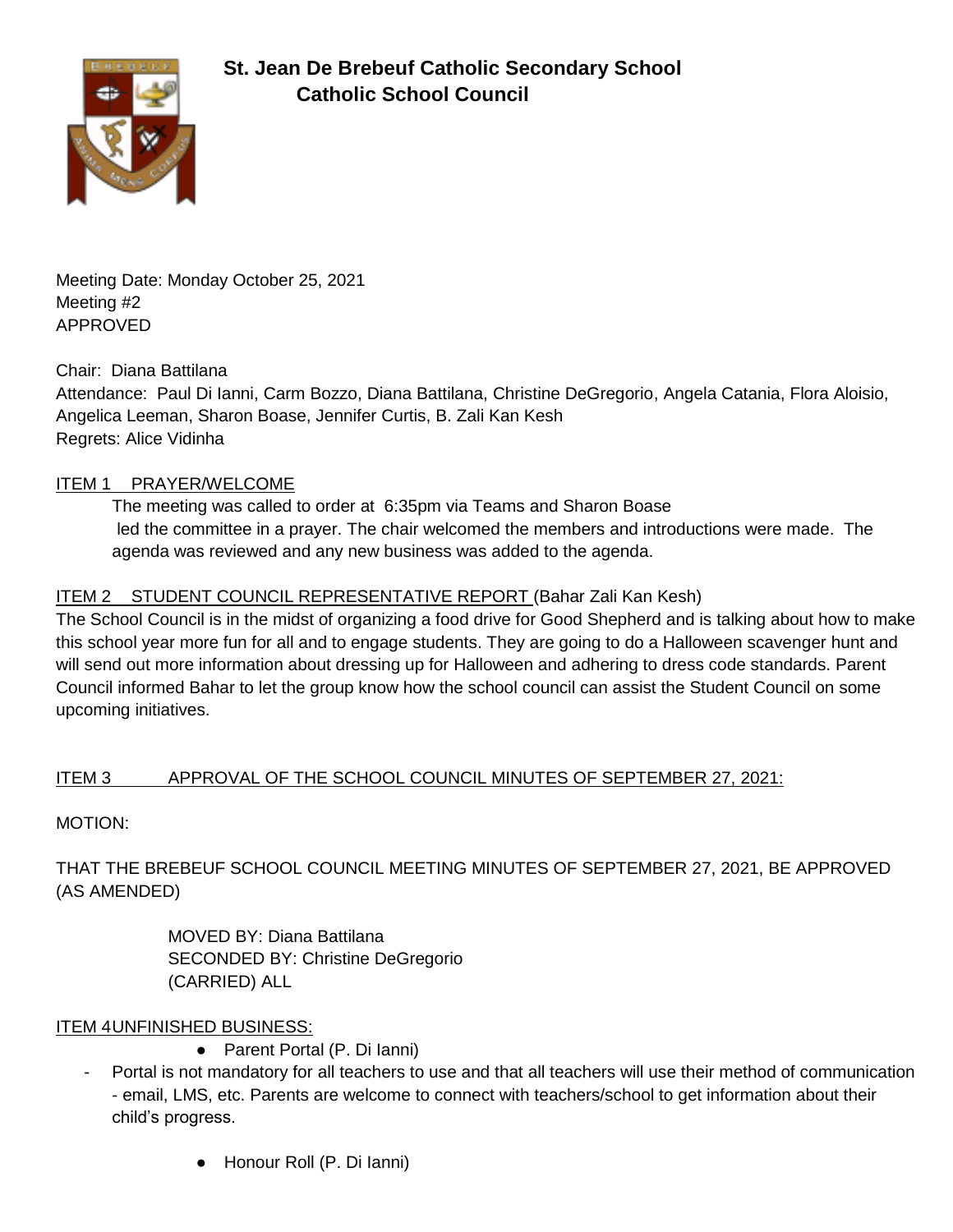- Announced via Social Media but the school will be sending out an email to all parents with the names of all Honour Roll students. The names will also be on the school website.

## ITEM 5 SCHOOL COUNCIL REPRESENTATIVES:

CHAIR: D. Battilana (acclaimed) RECORDING SECRETARY: C. Bozzo (acclaimed) TREASURER: F. Alisio (acclaimed) COMMUNITY LIAISON: C. DeGregoria (acclaimed) PARISH REPRESENTATIVE: S. Boase (school chaplain)

### ITEM 6 SCHOOL COUNCIL MEETING DATES AND TIMES

The following school council meeting dates and times presented to the council:

- Monday December 6, 2021 @ 6:30 pm
- Monday January 31, 2022 @ 6:30 pm
- Monday March 7, 2022 @ 6:30 pm
- Monday May 9, 2022 @ 6:30 pm
- Monday June 6, 2022 @ 6:30 pm
- Discussion was had on if the Council could meet in person now that mandates have been changed. The board policy continues to be that only essential visitors in the school and therefore the Council meeting will remain virtual and will be revisited in the New Year.

## ITEM 7 CHAIR UPDATE:

- The Catholic School Council Orientation for chairs and co-chairs session will be held virtually on Tuesday October 26, at 6:00 pm
- D. Battilana is registered to attend
- Ontario School Trustee Association have created a document titled, "TOGETHER IN FAITH, Care for Our Common Home" (a collection of school board practises)
- A copy was given to the chair by the principal and is available to the council
- There is a Pro-Grant available of \$1000 and applications are due November 29, 2021
- Event must be held by June 1, 2022
- Chair has allowed the principal to share her contact information with other chairs of our family of schools to collaborate together to organize system wide guest speakers.
- E-mail chair [\(battilanadiana@gmail.com\)](mailto:battilanadiana@gmail.com) if there are any items of discussion you would like added to the meeting agenda

#### ITEM 8 TREASURER'S REPORT (F. ALOSIO/P. DI IANNI)

● F. Alosio told the Council that to date we have \$1049.93 in our account and will be connecting with Mrs. DePaolo on how to work together to get the reports.

#### ITEM 9 COMMITTEE REPORTS: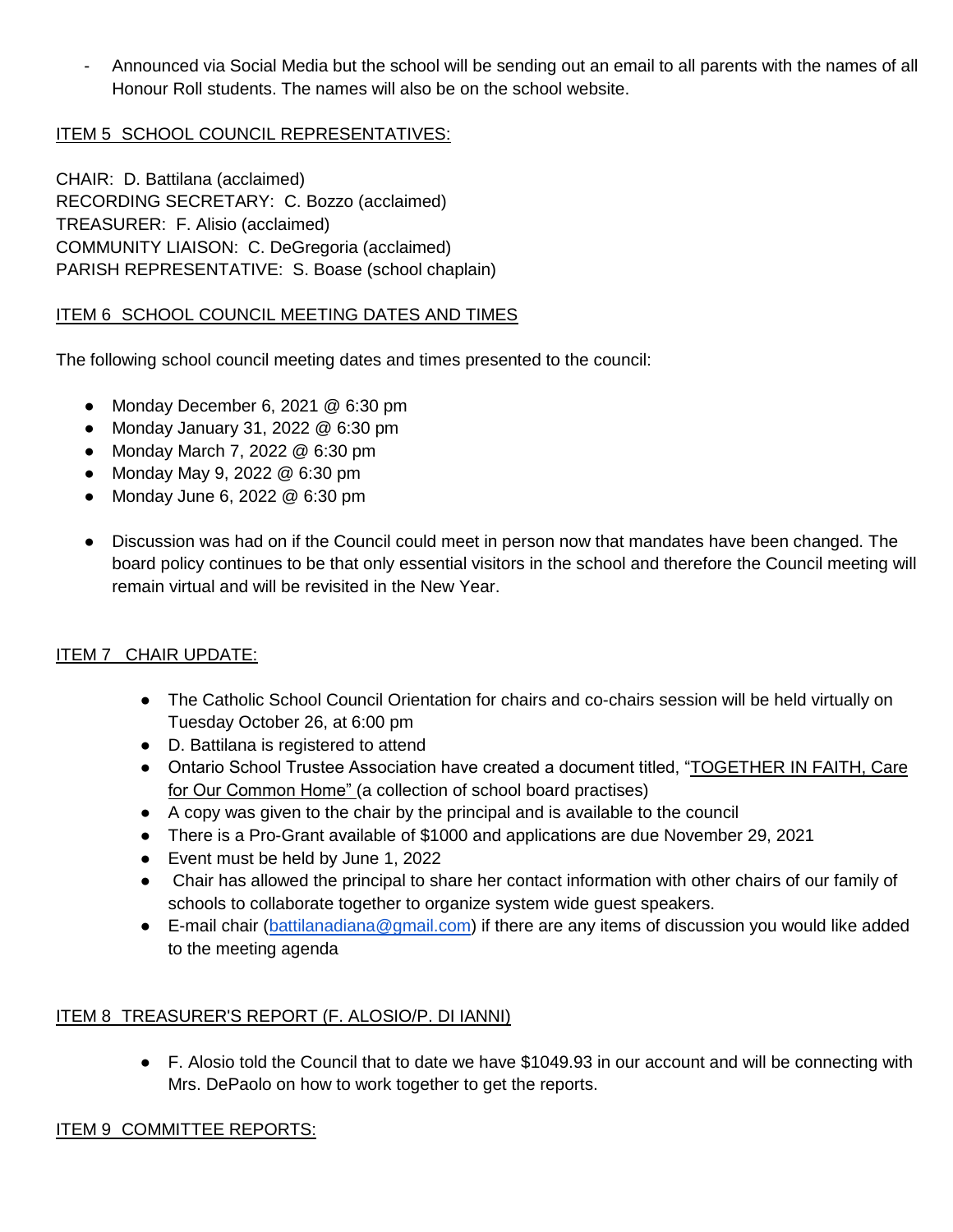N/A

## ITEM 10 SCHOOL COUNCIL INITIATIVES FOR 2021/2022

The following ideas were brought to the council to consider:

● School Council presence on school website/in school - Mr. Di lanni will make sure this is updated with new Council members and upcoming meeting dates

The Council discussed different initiatives to take on for this year including

- Parent Engagement creating a Facebook page for parents D. Battilana and C. Bozzo to set up
- Parent Survey on how to best engage them
- J. Curtis to bring Tips for Catholic School Councils to next meeting
- Supporting Mental Health and Well-Being What can we do here to support our children?
- FUN for Students!!!! How can we as a Council coordinate something fun for students that is COVID friendly?
- Council discussed some fun options but unfortunately with COVID restrictions still in place not able to coordinate - ie. dances by grade.
- Engage students in some fun activity within the classroom

# ITEM 11 COVID/ HEALTH + SAFETY UPDATE:

Fortunately, no COVID cases within the last 2 weeks. The board is hopeful that students will be able to be present for sport playoff games - not just parents watching.

# ITEM 12 PRINCIPAL'S UPDATE (P. DI IANNI):

- Literacy Testing
- Unique year that there are 2 opportunities for students to write this Fall 2021 & SPRING 2022
- Some grade 10s that were flagged to write this will write in the Fall but mostly Grade 11 students will write and Grade 12 students that will not be graduating this academic year. They will write in the library and cafeteria.
- Board circulated approx. 120 laptops for this use
- This is a graduation requirement

November 3 - Take Your Kid to Work Day

School to share links, there will be virtual opportunities

December 1st - Parent Info Night - virtual

- Includes Q&A/Videos
- Uniform truck shop pop ups to continue to happen

# ITEM 13 NEW BUSINESS

- Cash Online- Some items posted on the cash online do not indicate what the outstanding balance is for. The principal is going to look into this and report back to the council.
- Student Council Members- J. Curtis will be sharing the list of names of the student council members to the chair
- Dress Guidelines-